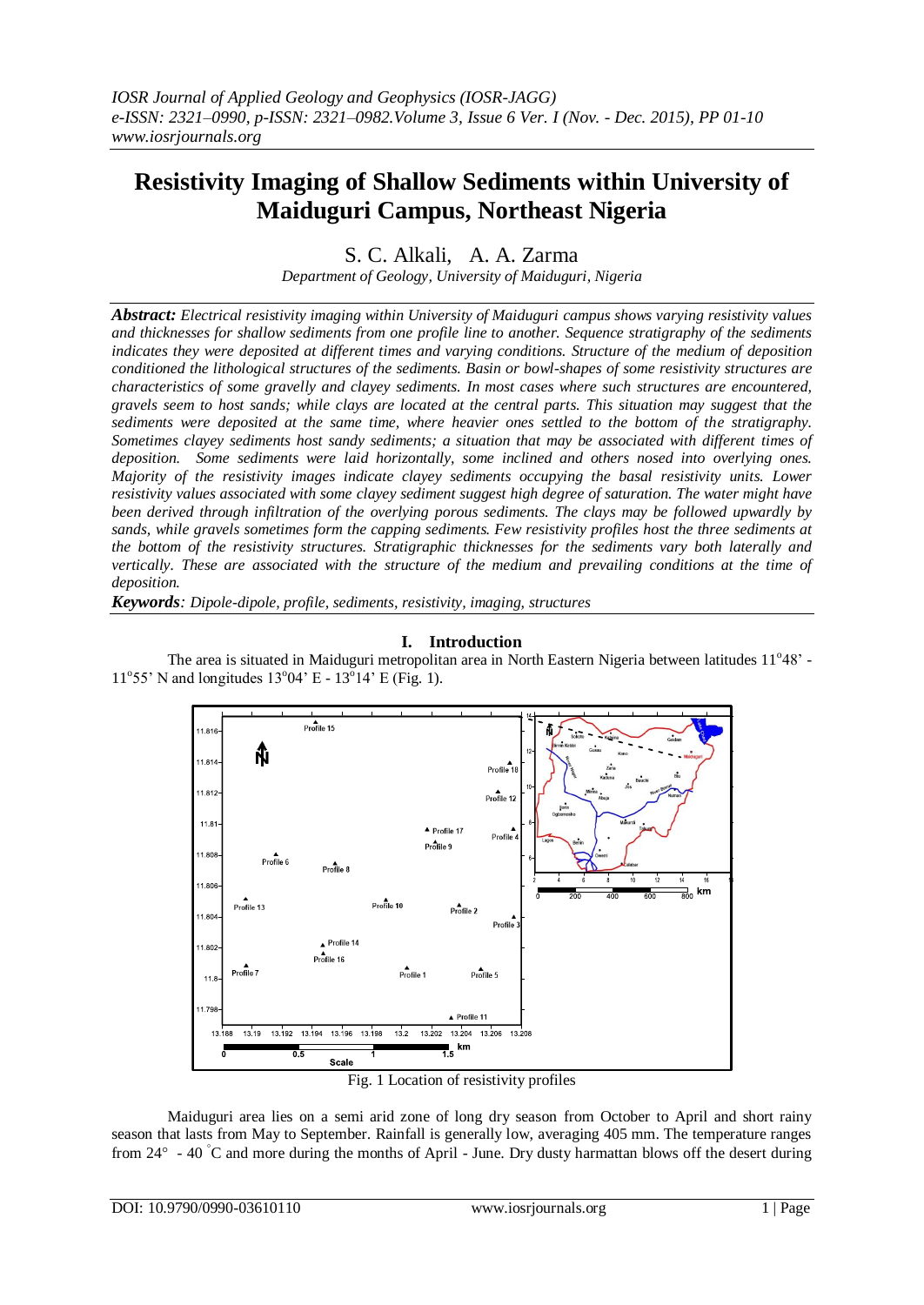the months of December - February. Evaporation is about 1600 mm. Maximum precipitation is from 650 - 700 mm. Effective precipitation is appreciably preceded by high rate of evaporation.

The University of Maiduguri Campus is situated on the Chad Basin sediments. The campus area is relatively flat, but slopes gently away from the Bama Ridge area in the south towards the north. The soil consists of clays, sands and gravels. Shallow subsurface sediments considered in the survey comprise the superficial sediments and drift deposited by the activities of surface water runoff and winds. These sediments post-date the well known stratigraphy of the Chad Formation which is of plio-pleistocene age. Recent sand dunes accumulated in the Chad Basin and several ancient dune systems may be observed.

The present work is aimed at determining 2D resistivity structures of shallow sediments within the University of Maiduguri Campus using dipole dipole arrangement.

#### **II. Geology of the study area**

The area is underlain by sediments of the Chad Formation (Fig. 2). The Chad Formation overlies the Kerri Kerri Formation of Tertiary period and it is in turn overlain by recent alluvial deposits (Barber, 1965). These sediments were deposited during the end of the Cretaceous period and the beginning of the Tertiary period. The formation covers an area of about 23,000 km<sup>2</sup> in parts of Bauchi, Borno, Jigawa, Kano and Yobe States in Nigeria. The sediments are poorly sorted and vary in grain size and colour; finer grains exhibit fluviatile depositional patterns.



Fig. 2 Geological map of part of Borno State showing the study area

Deposition of the Chad Formation commenced after the regression of the sea southwards at the end of Cretaceous time (Barber and Jones, 1960). Boreholes' drilling in Maiduguri has revealed three distinct zones of sandy sediments separated by clay deposits. The sediments show both lateral and vertical heterogeneities.

#### **III. Materials and methods**

The survey was designed to image/map subsurface sediments from only a few metres in depth. ABEM Terrameter was used to acquire the data. The survey was conducted in the month of July when the rainy season has fully set in, which minimized the fatigue of wetting the electrodes. Eighteen profile lines spanning from 100 - 110 m, and covering almost the entire University Campus area were established. The lines were coordinated with Global Positioning System at the beginning of the traverses.

The spacing between the current electrodes pair, C2-C1 given as "a" was the same as the distance between the potential electrodes pair P1-P2 (Fig. 3). The factor marked as "n" is the ratio of the distance between the C1 and P1 electrodes to the C2-C1 (or P1-P2) dipole length "a". For this array, the "a" spacing was initially kept fixed at the smallest unit electrode spacing and the "n" factor was increased from 1 to 2 to 3 until up to about 6 in order to increase the depth of investigation (Loke, 2000).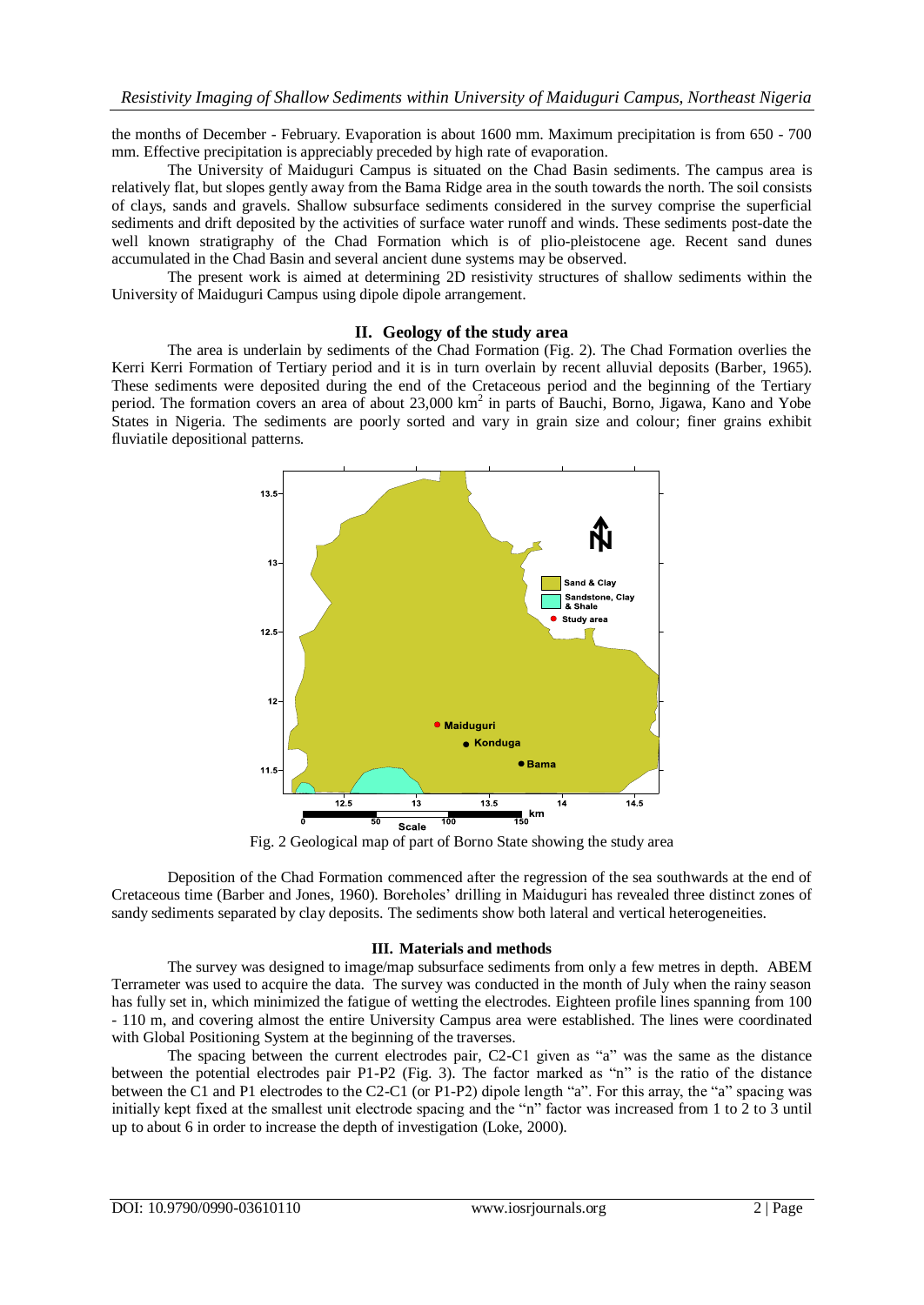

To plot the data from a 2D imaging survey, the data was inverted using the pseudosection contouring method in a DIPPRO software environment. In this case, the horizontal location of the point was placed at the mid-point of the set of electrodes used to make the measurement. Vertical location of the plotting point was placed at a distance that was proportional to the separation between the electrodes. Results of inverted model resistivity distribution of pseudosection for Profile 2 is shown in Fig. 4





(c) 2D resistivity structure

Fig. 4: Field data pseudosection, theoretical data pseudosection and 2D resistivity structure for Profile 2

## **IV. Electrical resistivity tomography**

Resistivity surveys measure variations in the electrical resistivity of the ground, by applying small electric currents across arrays of ground electrodes. The measured resistivity is a bulk physical property of materials that describes how difficult it is to pass an electrical current through the material.

During the resistivity survey, current was injected into the earth through current electrodes and the potential difference, or "apparent resistivity" was measured between potential electrodes. Apparent resistivity is the bulk average resistivity of all soils and rock influencing the flow of current (Powers et al, 1999). It is calculated by dividing the measured potential difference with the input current, and multiplying by a geometric factor related to the array used and electrode spacing.

Resistivity imaging or electrical tomography technique combines resistivity sounding and profiling, incorporates the effects of lateral variations in resistivity on sounding, and produces a two-dimensional subsurface resistivity image.

All geophysical inversion methods try to determine a model for the subsurface whose response agrees with the measured data subject to certain restrictions. The model parameters are the resistivity values, while the data is the measured apparent resistivity values. The mathematical link between the model parameters and the model response for the 2D resistivity models is provided by the finite-difference (Dey and Morrison, 1979) or finite-element methods (Silvester and Ferrari, 1996). In all optimization methods, an initial model is modified in an iterative manner so that the difference between the model response and the observed data values agree reasonably well.

Unconsolidated sediments generally have lower resistivity values than sedimentary rocks. Clay materials, metallic oxides, and sulphide minerals are common sedimentary materials that carry significant electrical current through them. As such, the resistivity of most near surface sedimentary materials is primarily controlled by the quantity and chemistry of the pore fluids within the material (Kumar, 2012). Any particular material can have a broad range of resistivity responses that is dependent on the level of saturation, the concentration of ions, the presence of organic fluids, faulting, jointing, weathering, etc (Loke, 2004).

Eighteen traverses of lengths between 100 and 110 m were used for the purpose of the research. Resistivity structures along the profiles are presented, described and discussed.

Resistivity image of Fig. 5 consists of clay sediments at its base from position  $60 - 90$  m of the profile distance. The clay deposit occurs in crescent form where its upper boundary terminates at a depth of 5 m around profile position of 70 – 80 m. Some clay sediments of a similar shape are also observed between 20 – 40 m at a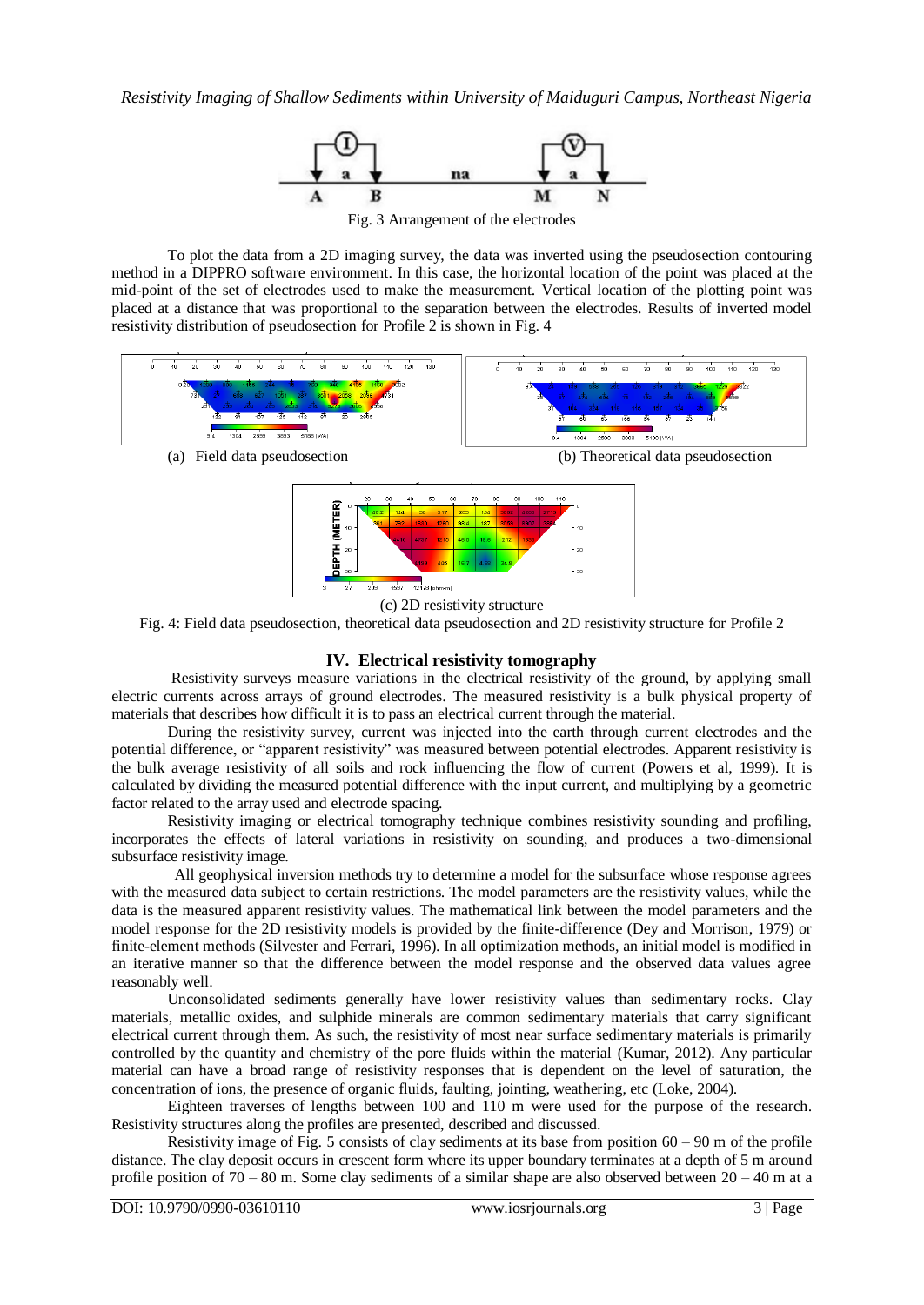depth of 5 m. The basal interval of  $40 - 60$  m that separates the clays contains sands which may be traced upwards to 20 m below the surface. The sands are overlain by gravels at this depth to the surface. Thickness for the gravel deposits is around 20 m. Surface deposits of the profile length consists basically of gravels; except along positions  $20 - 30$  m and  $60 - 70$  m where 5 m thick of sandy sediments occur.



Fig. 5 Resistivity Structure of Profile 1

Fig. 6 shows clay sediments at the bottom of the resistivity structure around profile position of 60 - 80 m. The clays terminate at 10 m below the surface. Sandy sediments are disseminated around 0 - 30 m on the surface and around 60 – 70 m at 5 m below the surface. Each sandy unit has an estimated thickness of 5 m. The main composition of the resistivity structure consists of unconsolidated and consolidated gravels of relatively higher resistivity values. The gravels that are separated at depth by clays and sands are linked on the surface.



Fig. 6 Resistivity Structure of Profile 2

The basal unit of Fig. 7 is partitioned into sands  $(0 - 50 \text{ m})$ , gravels  $(50 - 80 \text{ m})$ , clays  $(80 - 90 \text{ m})$  and sands (90 – 110 m) of the profile length. The upper boundaries of the sands and clays terminate at depths of 10 m and 5 m respectively. Surface expression of the profile consists almost entirely of gravels, except along the lateral distance of  $100 - 110$  m, where a deposit of sand is observed.



Fig. 7 Resistivity Structure of Profile 3

Along lateral distance of  $60 - 90$  m in Fig. 8, the basal unit is composed of a clay lens whose upper part is observed at a depth of 10 m along lateral distance of  $70 - 90$  m. Also at the base of the geoelectric section are deposits of gravels and sands. The lateral distance from  $0 - 50$  m contains gravels which extend through the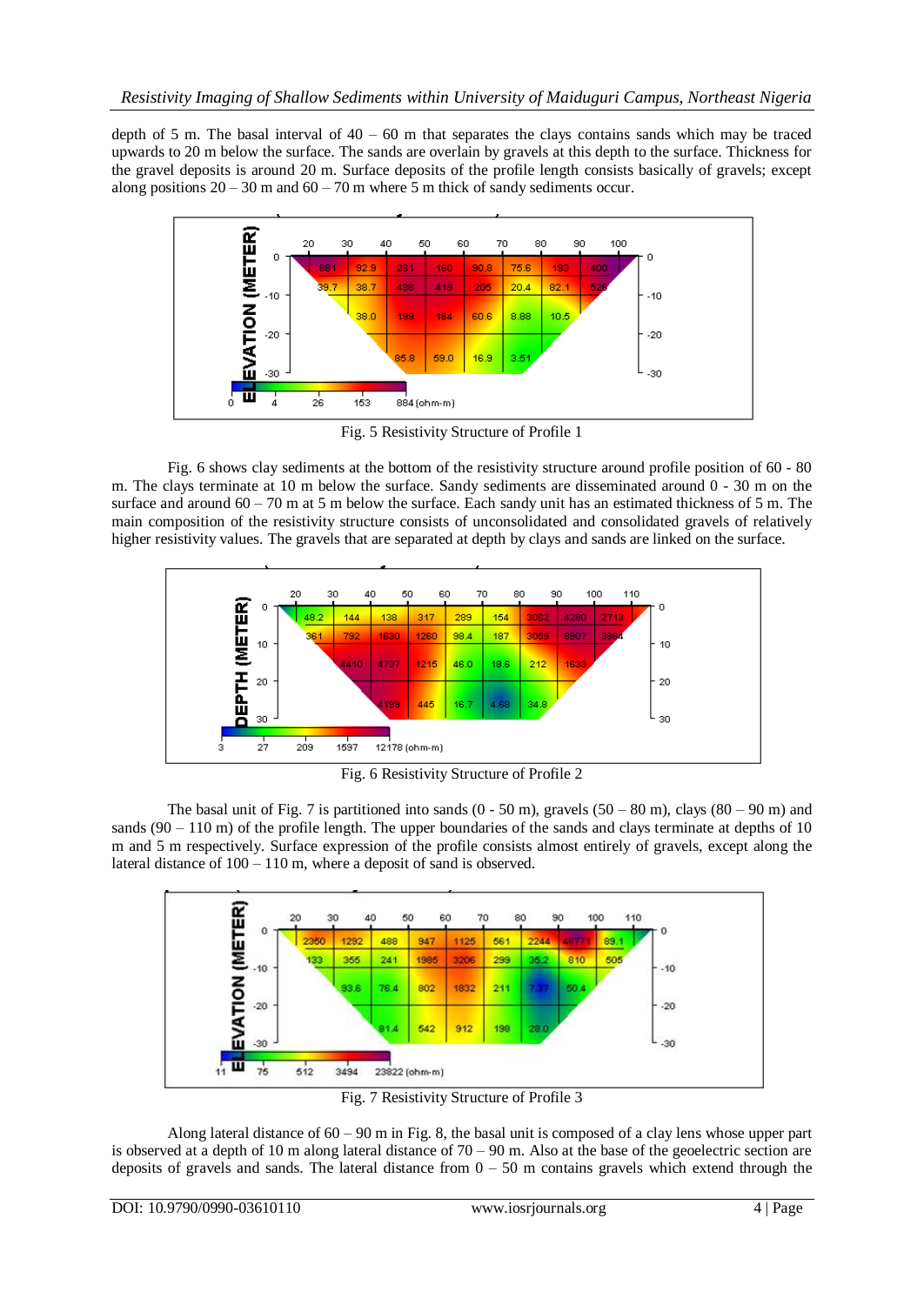profile thickness to the surface. The lateral distance from  $50 - 60$  m has sands whose upper boundary can be reached at a depth of 20 m. The top of a sandy deposit is also observed at a depth of 10 m along profile distance of 80 – 90 m. Gravels form the surface cover of the subsurface materials.



Fig. 8 Resistivity Structure of Profile 4

In Fig. 9 the basal topography is constituted essentially of clayey sediments that extended to a depth of 5 m around 70 – 80 m profile distance. The general thickness for the clay deposit is 20 m. The clays are followed upwardly by sandy sediments whose lower boundary is observed at 10 m below the surface. Surface expression of the sands is seen around 50 - 90 m distance of the profile. The sands measure about 5 m thick. A greater proportion of gravelly materials occur on the surface. These are observed around lateral positions of 0 - 50 m and 80 – 110 m. Thickness of the gravels may exceed 10 m as indicated along the interval of 100 – 110 m.



Fig. 9 Resistivity Structure of Profile 5

Along Fig. 10 clayey sediments form the basal stratigraphy of the profile. The upper part of the clays can be reached at 5 m below ground level. Sandy sediments rest upon clayey sediments around lateral distances of  $20 - 30$  m and  $50 - 70$  m. Gravelly sediments are observed around  $0 - 50$  m and  $70 - 110$  m where their surface expressions are interrupted by a sandy deposit. The  $70 - 110$  m section of the profile probably served as a basin where about 10 m thick of gravelly materials were deposited.



Fig. 10 Resistivity Structure of Profile 6

Clayey sediments dominate the profile length of Fig. 11. They occupy the basal unit and extend to the surface around  $40 - 80$  m. Most of the clays are saturated with water as indicated by their low resistivity values.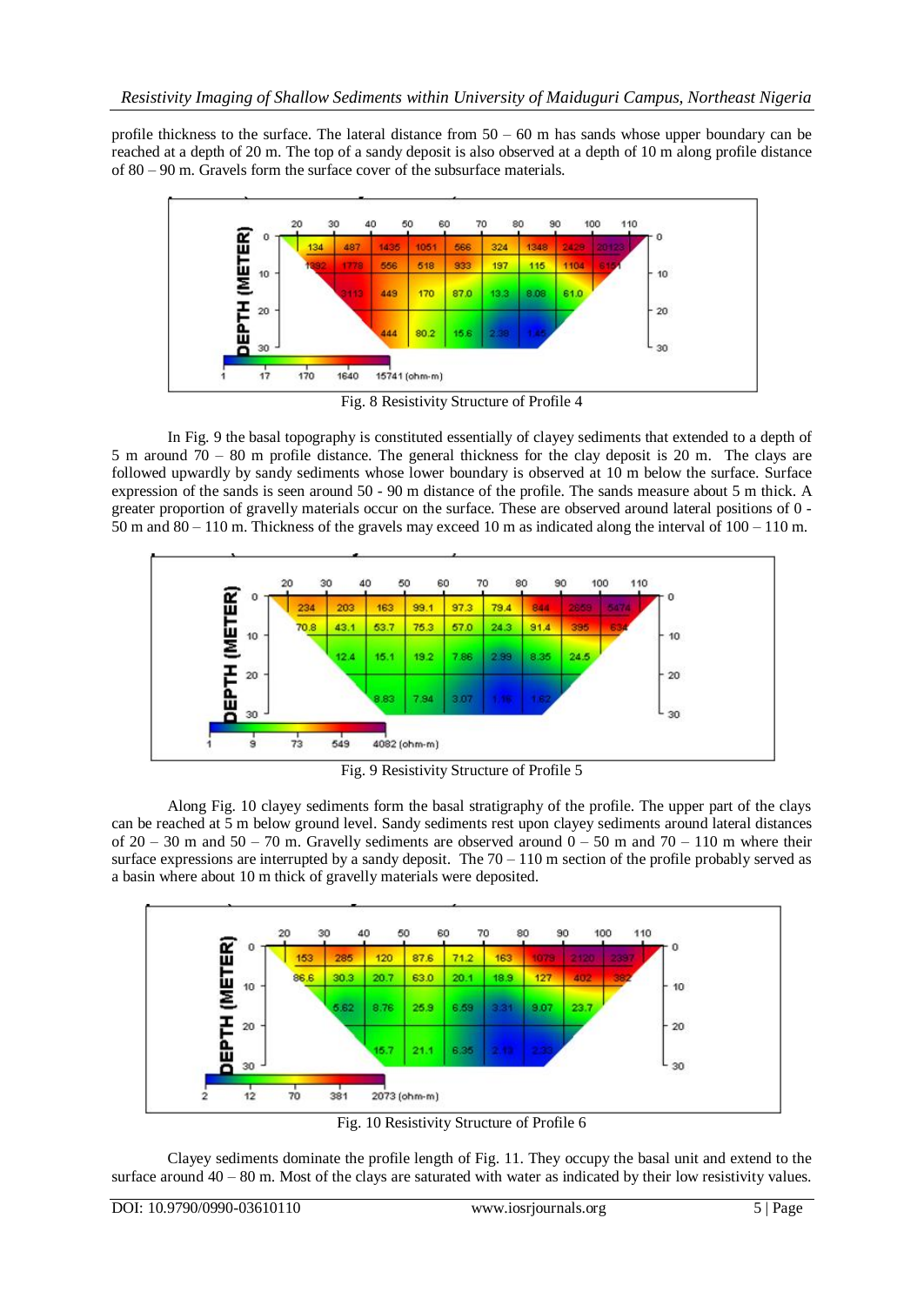Sandy sediments are exposed on the surface and are limited to  $0 - 40$  m of the profile distance. They attain maximum thickness of 10 m. Surface position from  $90 - 110$  m of the profile is constituted by gravelly sediments of about 10 m thick.



Fig. 11 Resistivity Structure of Profile 7

The bottom of the resistivity structure of Fig. 12 consists of clayey and sandy sediments. The upper part of the clays appears at 5 m below the surface around  $70 - 80$  m distance. A bowl shape medium consisting of clayey deposits occurs on the surface to a depth of 20 m around  $20 - 50$  m separation. Sandy sediments are the main host of the clays. Apart from the  $50 - 60$  m distance at a depth of 10 m where gravels are observed, the major proportion of gravelly sediments are confined to the  $90 - 110$  end of the profile where they are exposed on the surface. The gravels have vertical thickness of 10 m.



Fig. 12 Resistivity Structure of Profile 8

The profile of Fig. 13 portrays an image of a basin, where gravelly sediments occupy the bottom (not completely revealed) of the basin. The gravels outcropped on the surface at the edges of the basin. Sandy sediments are laid on the gravels and clayey sediments occupy the central part of the basin. Both sandy and clayey deposits outcropped on the surface. Wider electrode separation may give a clearer picture of the structure of the basin.



Fig. 13 Resistivity Structure of Profile 9

Clayey sediments are the main constituents at the base of the electrical resistivity image of Fig. 14. The upper surface of the clays approaches the surface at depths of 5 m around 40 - 60 m and 70 – 80 m of the profile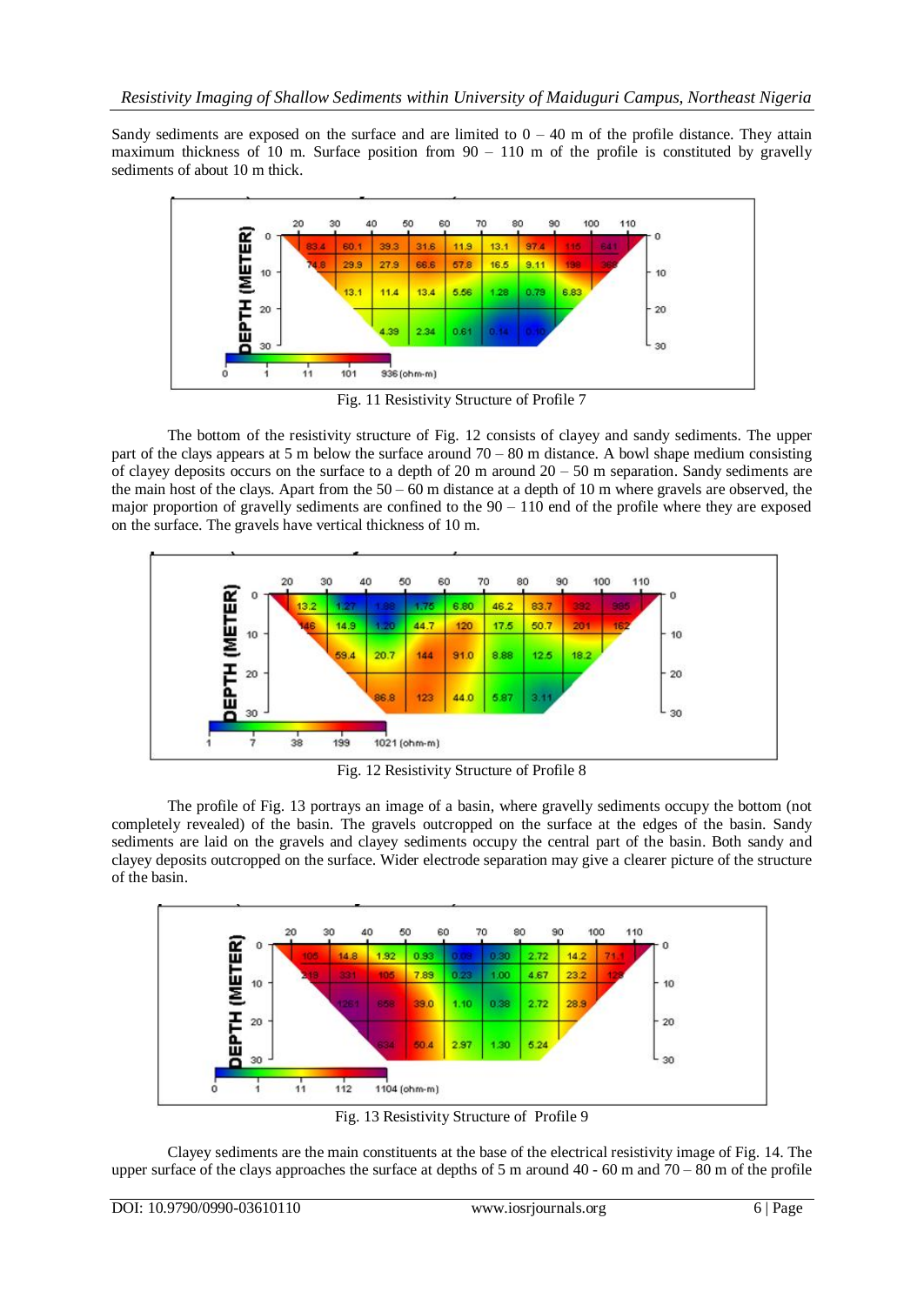distances. Sandy sediments assumed the wavy structure developed by the upper margin of the clays. The sandy materials outcropped on the surface around  $0 - 50$  m and  $70 - 80$  m. At some locations the sands attained thickness of 20 m. Gravelly sediments occur on the surface along lateral distances of  $50 - 70$  m and  $80 - 110$ . Estimated thickness of about 10 m of the deposit occurs around 100 - 110 m distance of the profile.



Fig. 14 Resistivity Structure of Profile 10

Resistivity tomography of Fig. 15 indicates the resistivity basement to consisting of sand, gravel and clayey sediments. Basal sandy sediments are located at lateral intervals of  $40 - 50$  m and  $70 - 80$  m. Their upper margins occur at depths of 20 m. Gravelly materials occur from  $50 - 70$  m and are inclined upwardly to the surface around  $80 - 90$  m. Clayey sediments are observed around  $80 - 90$  m and are inclined to a depth of 10 m. Clayey sediments also occupy the electrodes' range of  $20 - 50$  m at a depth of  $5 - 20$  m. The clays also appear on the surface along  $50 - 80$  m and have thickness of 5 m. Sandy sediments are exposed on the surface along  $0 -$ 50 m and 90 – 110 m of the profile distances. Thicknesses for the sand deposits are 5 m and 10 m respectively.



Fig. 15 Resistivity Structure of Profile 11

Electrical resistivity image of Fig. 16 shows clayey sediments occupying the base of the profile. Low resistivity values of the deposit are indications that the zone consists of saturated clays with attainable thickness of about 20 m at some locations. Sandy sediments are exposed on the surface along lateral position of  $30 - 80$ m. The general thickness for the sand deposits is 10 m. The sands are flanked to the start  $(0 - 30 \text{ m})$  and to the end (80 – 110 m) of the profile by gravelly sediments. The thickness of the gravel deposit may exceed 20 m.



Fig. 16 Resistivity Structure of Profile 12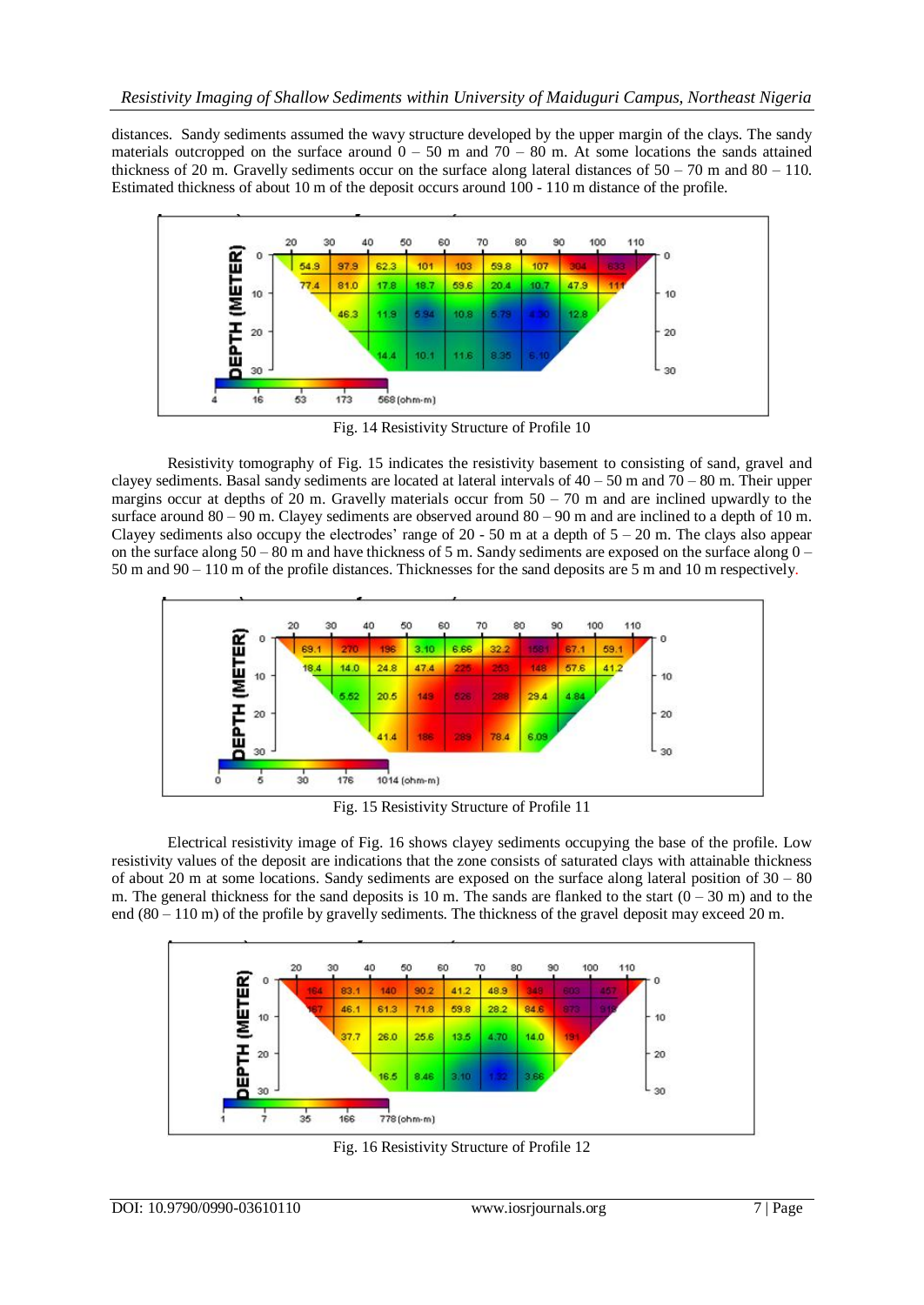Clayey sediments form a substantial proportion of the base of the resistivity structure of Fig. 17. The clays extend upwards from the base to 10 m below the surface. A minor deposit of sandy sediments grades into gravels in place. The sandy deposit is located at  $30 - 40$  m distance at varying depths. Along lateral distance of 50 – 60 m the sands outcropped on the surface. Vertical thicknesses for the sands at the two locations are 10 m each. A significant quantity of gravels is present in the profile structure. The deposits occur at the start and end of the profile. The 80 – 110 m side of the gravels has thickness of 20 m.



Fig. 17 Resistivity Structure of Profile 13

Clayey sediments occupy a part of the base of Fig. 18. The upper surface of the sediments can be traced to 5 m below the surface along  $0 - 80$  m profile length. Vertical contact of clays to the start of the profile is defined by gravelly sediments which extend to the surface from  $80 - 110$  m of the profile length. Thickness of the deposit may exceed 10 m. Sandy sediments are disseminated within the resistivity structure. A five metres thick of a sandy deposit occurs around 20 – 30 m distance at a depth of 5 m. Similar deposits occur along 50 – 60 m and 90 – 100 m distances. The earlier sand deposit outcropped on the surface and the later is 10 below the surface. Each sandy deposit has thickness of 10 m.



Fig. 18 Resistivity Structure of Profile 14

The basal unit of Fig. 19 is dominated by thick clayey sediments. The clays extend to the surface around lateral distance of  $70 - 80$  m. A basin structure consisting of relative higher resistivity values that outcropped on the surface around  $20 - 60$  m, represents that of clayey sand - an interface between the top clayey layer and the bottom sand horizon (Keller and Frischknecht, 1966; Ayolabi, 2013). Main thickness for the sediments is 5 m, although thickness of 10 m may be obtained along  $40 - 50$  m lateral distance where complete transition to sandy sediments occurs. Gravelly sediments are the chief constituents around 80 – 110 m of the profile distance. Thickness of each sediment may exceed 20 m.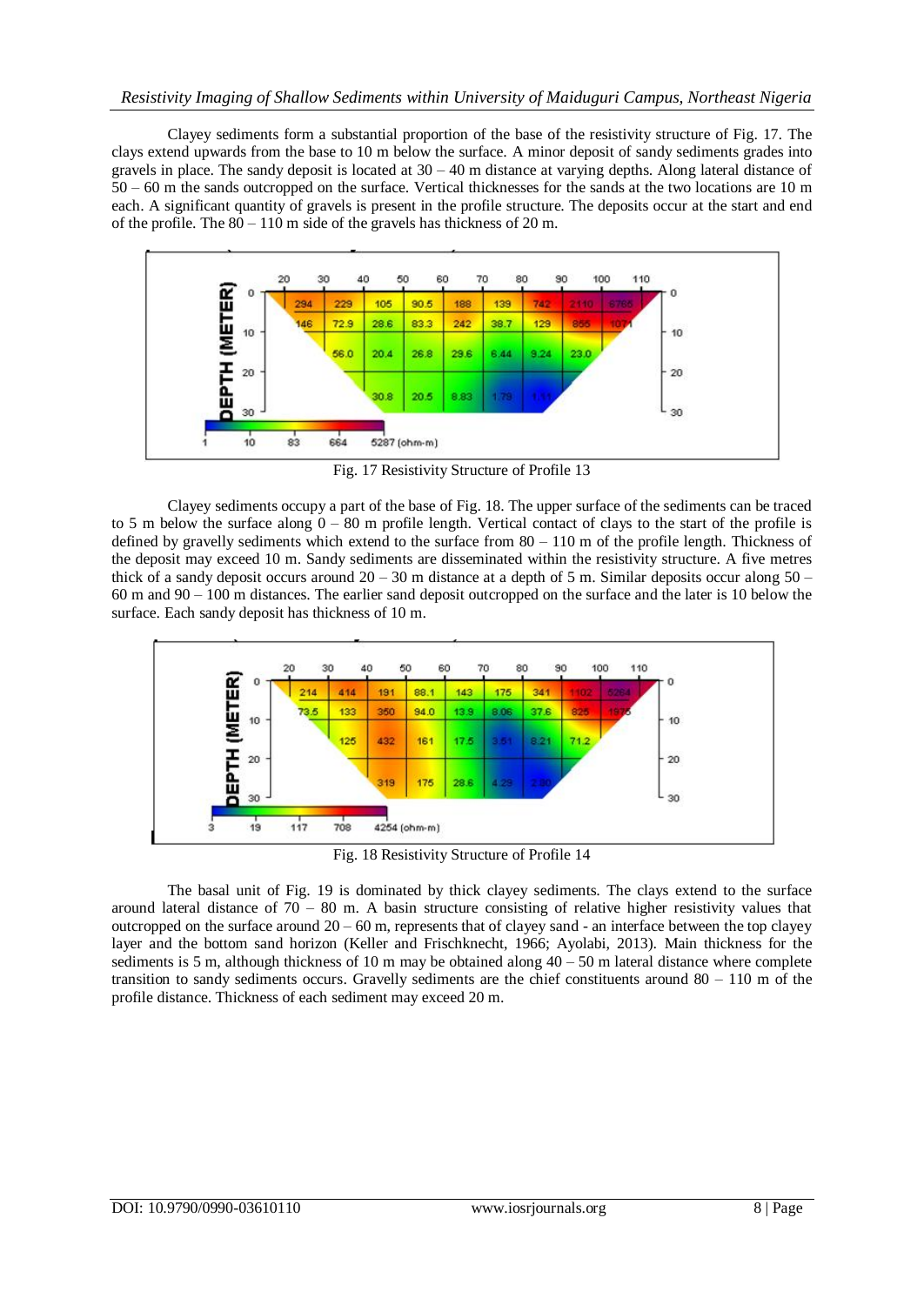

Fig. 19 Resistivity Structure of Profile 15

Fig. 20 has a crescent shaped deposit of clayey sediments at its bottom that nosed upwards to 5 m below the surface around 60 – 90 m of the profile length. Isolated pockets of sandy sediments are observed around lateral distances of  $30 - 40$  m,  $50 - 70$  m and  $90 - 100$  m of the profile length. While the sandy deposits at the two ends occur at 10 m below the surface, the central deposit is exposed on the surface. Gravelly sediments occur along  $0 - 50$  m and  $70 - 110$  m distances. The two deposits are exposed on the surface and vertical thickness for each deposit may exceed 10 m.



Fig. 20 Resistivity Structure of Profile 16

Fig. 21 consists basically of clayey materials at the bottom. The thickest part of the clays at lateral interval of 40 - 50 m may reach 25 m. The clayey sediments are followed upwardly by sandy sequence at a depth of 10 m around  $50 - 90$  m. Similar sediments with thickness of 5 m outcropped on the surface around  $30 -$ 40 m. Gravelly sediments occupy considerable parts of the profile. They are observed on the surface along the entire profile length and possess maximum thickness of 20 m along 90 – 100 m.



Fig. 21 Resistivity Structure of Profile 17

The entire basal unit of Fig. 22 is composed of clayey sediments that arched upwards and terminated at 5 m below the surface around 50 – 80 m lateral distance. Sandy sediments are exposed on the surface from the beginning of the profile to 80 m lateral distance. The sands show varying thicknesses from 5 – 30 m. The proportion of gravelly materials in the resistivity structure is low. The disseminated gravel pockets occur on the surface at distances of  $30 - 40$  m and  $80 - 110$  m. Observed thicknesses for the gravel deposits are 5 m each, although towards the end of the profile, it may exceed 15 m.